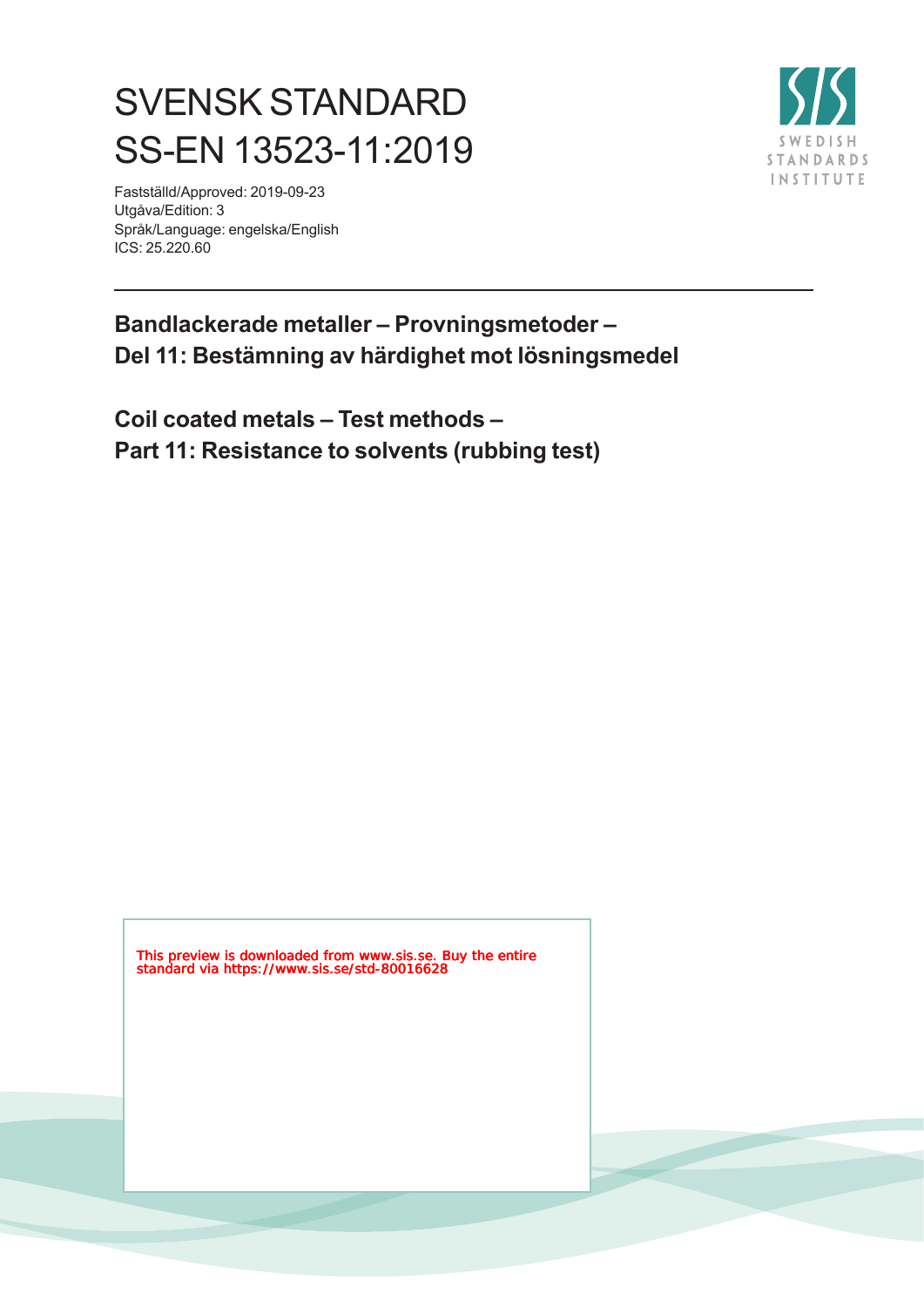## Standarder får världen att fungera

*SIS (Swedish Standards Institute) är en fristående ideell förening med medlemmar från både privat och offentlig sektor. Vi är en del av det europeiska och globala nätverk som utarbetar internationella standarder. Standarder är dokumenterad kunskap utvecklad av framstående aktörer inom industri, näringsliv och samhälle och befrämjar handel över gränser, bidrar till att processer och produkter blir säkrare samt effektiviserar din verksamhet.* 

#### **Delta och påverka**

Som medlem i SIS har du möjlighet att påverka framtida standarder inom ditt område på nationell, europeisk och global nivå. Du får samtidigt tillgång till tidig information om utvecklingen inom din bransch.

#### **Ta del av det färdiga arbetet**

Vi erbjuder våra kunder allt som rör standarder och deras tillämpning. Hos oss kan du köpa alla publikationer du behöver – allt från enskilda standarder, tekniska rapporter och standardpaket till handböcker och onlinetjänster. Genom vår webbtjänst e-nav får du tillgång till ett lättnavigerat bibliotek där alla standarder som är aktuella för ditt företag finns tillgängliga. Standarder och handböcker är källor till kunskap. Vi säljer dem.

#### **Utveckla din kompetens och lyckas bättre i ditt arbete**

Hos SIS kan du gå öppna eller företagsinterna utbildningar kring innehåll och tillämpning av standarder. Genom vår närhet till den internationella utvecklingen och ISO får du rätt kunskap i rätt tid, direkt från källan. Med vår kunskap om standarders möjligheter hjälper vi våra kunder att skapa verklig nytta och lönsamhet i sina verksamheter.

**Vill du veta mer om SIS eller hur standarder kan effektivisera din verksamhet är du välkommen in på www.sis.se eller ta kontakt med oss på tel 08-555 523 00.**

## Standards make the world go round

*SIS (Swedish Standards Institute) is an independent non-profit organisation with members from both the private and public sectors. We are part of the European and global network that draws up international standards. Standards consist of documented knowledge developed by prominent actors within the industry, business world and society. They promote cross-border trade, they help to make processes and products safer and they streamline your organisation.*

#### **Take part and have influence**

As a member of SIS you will have the possibility to participate in standardization activities on national, European and global level. The membership in SIS will give you the opportunity to influence future standards and gain access to early stage information about developments within your field.

#### **Get to know the finished work**

We offer our customers everything in connection with standards and their application. You can purchase all the publications you need from us - everything from individual standards, technical reports and standard packages through to manuals and online services. Our web service e-nav gives you access to an easy-to-navigate library where all standards that are relevant to your company are available. Standards and manuals are sources of knowledge. We sell them.

#### **Increase understanding and improve perception**

With SIS you can undergo either shared or in-house training in the content and application of standards. Thanks to our proximity to international development and ISO you receive the right knowledge at the right time, direct from the source. With our knowledge about the potential of standards, we assist our customers in creating tangible benefit and profitability in their organisations.

**If you want to know more about SIS, or how standards can streamline your organisation, please visit www.sis.se or contact us on phone +46 (0)8-555 523 00**



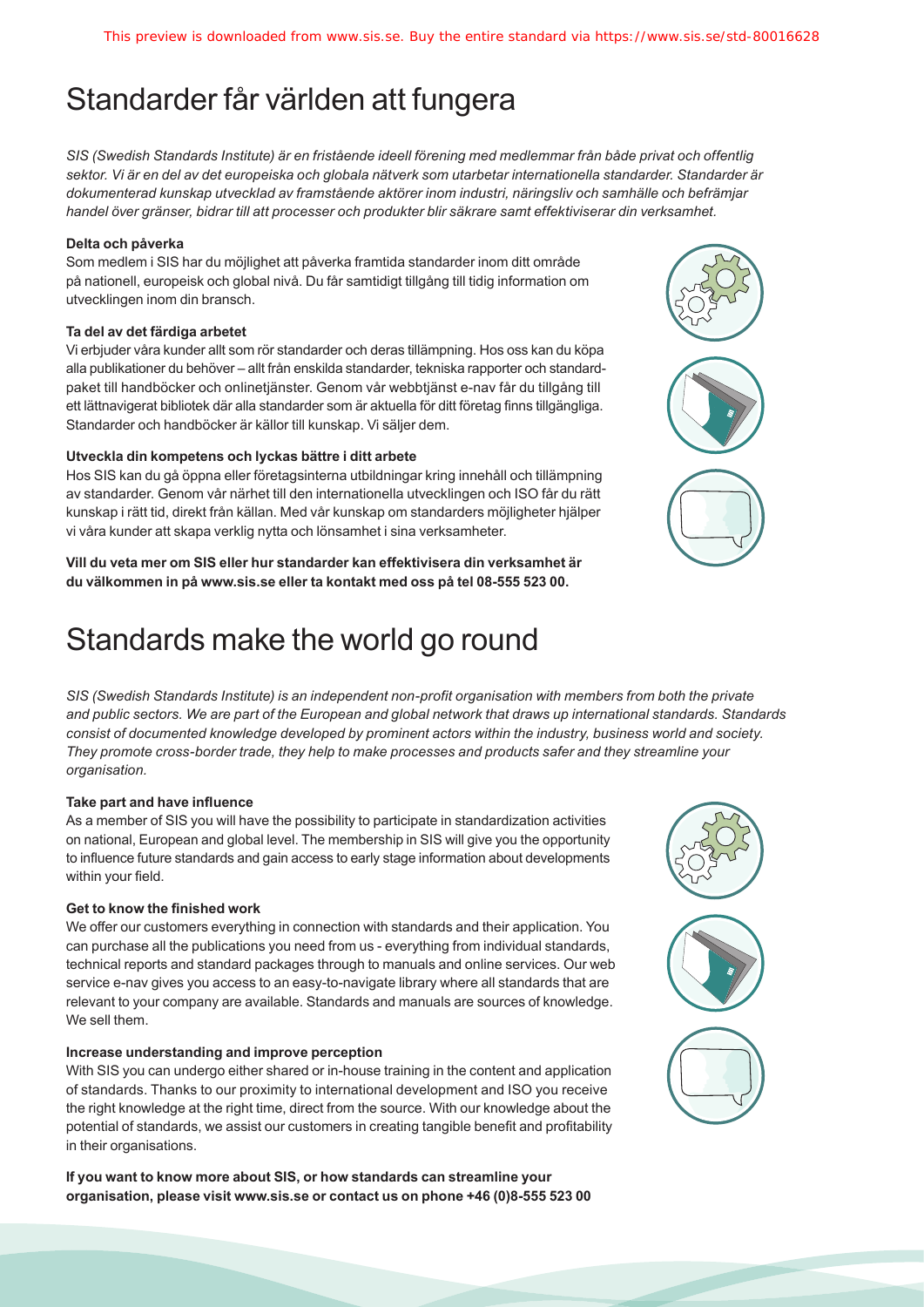Europastandarden EN 13523-11:2019 gäller som svensk standard. Detta dokument innehåller den officiella engelska versionen av EN 13523-11:2019.

Denna standard ersätter SS-EN 13523-11:2011, utgåva 2.

The European Standard EN 13523-11:2019 has the status of a Swedish Standard. This document contains the official version of EN 13523-11:2019.

This standard supersedes the SS-EN 13523-11:2011, edition 2.

© Copyright / Upphovsrätten till denna produkt tillhör SIS, Swedish Standards Institute, Stockholm, Sverige. Användningen av denna produkt regleras av slutanvändarlicensen som återfinns i denna produkt, se standardens sista sidor.

© Copyright SIS, Swedish Standards Institute, Stockholm, Sweden. All rights reserved. The use of this product is governed by the end-user licence for this product. You will find the licence in the end of this document.

*Upplysningar om sakinnehållet i standarden lämnas av SIS, Swedish Standards Institute, telefon 08-555 520 00. Standarder kan beställas hos SIS som även lämnar allmänna upplysningar om svensk och utländsk standard.*

*Information about the content of the standard is available from the Swedish Standards Institute (SIS), telephone +46 8 555 520 00. Standards may be ordered from SIS, who can also provide general information about Swedish and foreign standards.*

Denna standard är framtagen av kommittén för Färg och lack, SIS / TK 433.

Har du synpunkter på innehållet i den här standarden, vill du delta i ett kommande revideringsarbete eller vara med och ta fram andra standarder inom området? Gå in på www.sis.se - där hittar du mer information.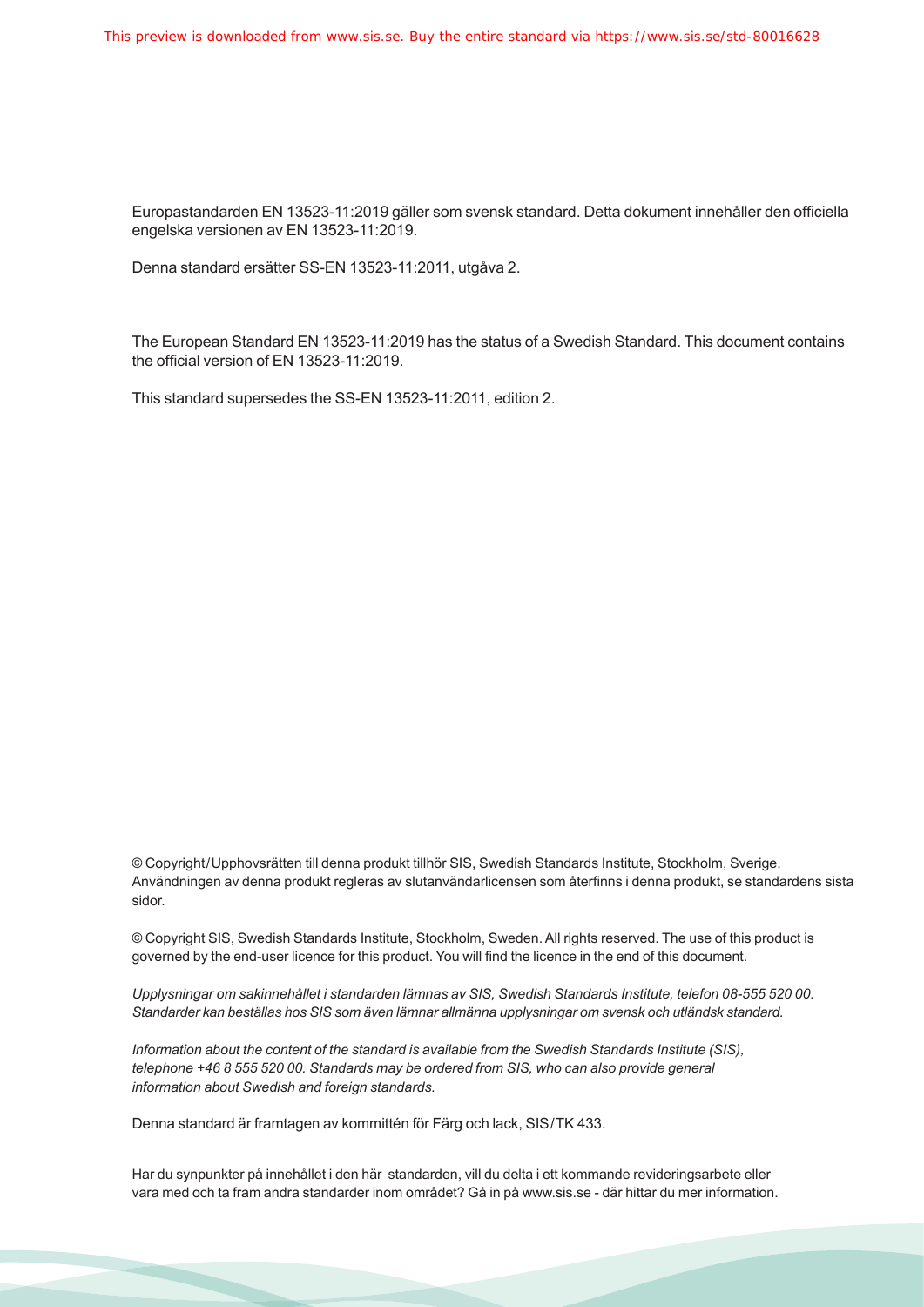This preview is downloaded from www.sis.se. Buy the entire standard via https://www.sis.se/std-80016628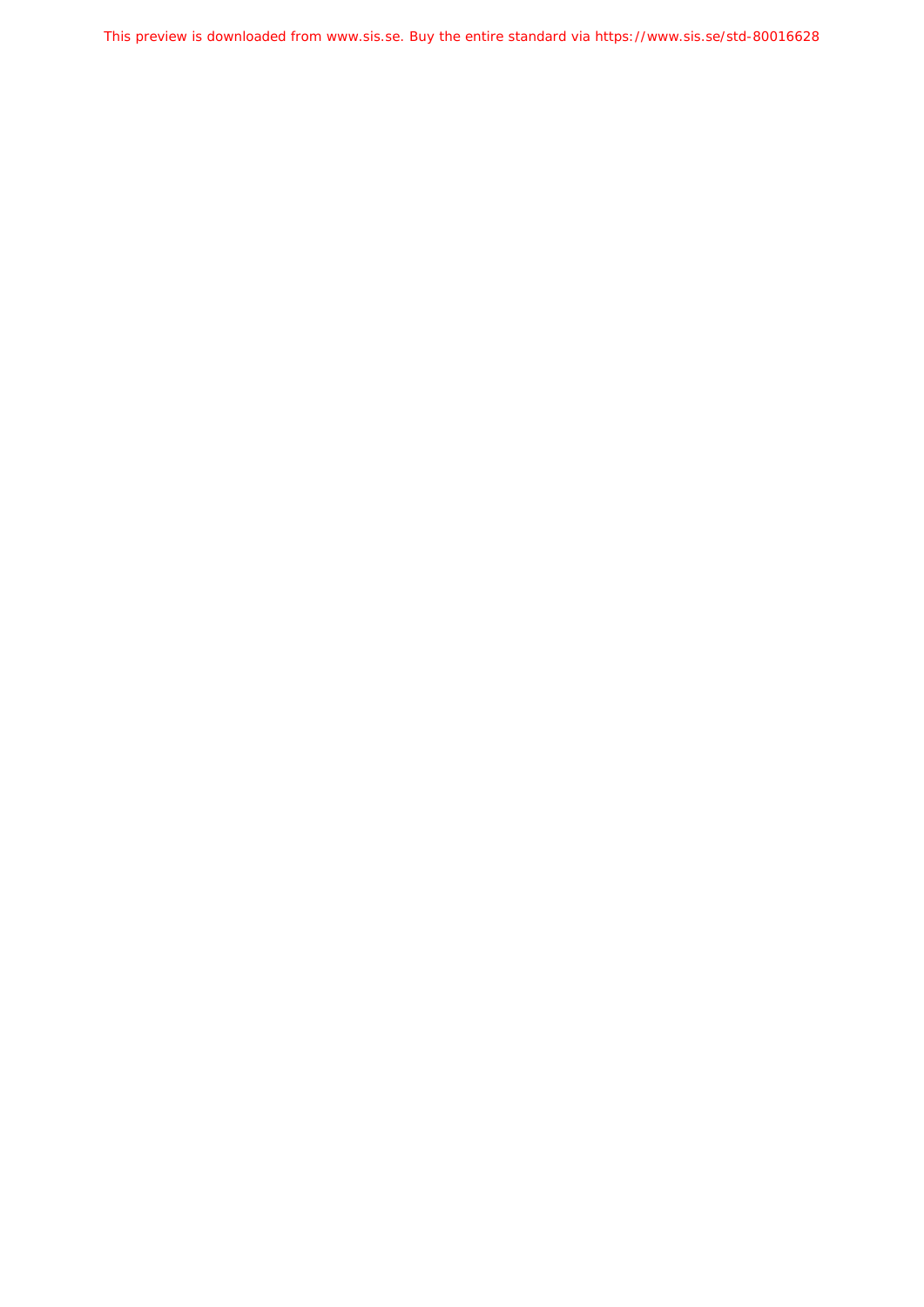## EUROPEAN STANDARD NORME EUROPÉENNE EUROPÄISCHE NORM

## **EN 13523-11**

September 2019

ICS 25.220.60 Supersedes EN 13523-11:2011

English Version

### Coil coated metals - Test methods - Part 11: Resistance to solvents (rubbing test)

Tôles prélaquées - Méthodes d'essai - Partie 11 : Résistance aux solvants (essai de frottement)

 Bandbeschichtete Metalle - Prüfverfahren - Teil 11: Beständigkeit gegen Lösemittel (Reibtest)

This European Standard was approved by CEN on 1 July 2019.

CEN members are bound to comply with the CEN/CENELEC Internal Regulations which stipulate the conditions for giving this European Standard the status of a national standard without any alteration. Up-to-date lists and bibliographical references concerning such national standards may be obtained on application to the CEN-CENELEC Management Centre or to any CEN member.

This European Standard exists in three official versions (English, French, German). A version in any other language made by translation under the responsibility of a CEN member into its own language and notified to the CEN-CENELEC Management Centre has the same status as the official versions.

CEN members are the national standards bodies of Austria, Belgium, Bulgaria, Croatia, Cyprus, Czech Republic, Denmark, Estonia, Finland, France, Germany, Greece, Hungary, Iceland, Ireland, Italy, Latvia, Lithuania, Luxembourg, Malta, Netherlands, Norway, Poland, Portugal, Republic of North Macedonia, Romania, Serbia, Slovakia, Slovenia, Spain, Sweden, Switzerland, Turkey and United Kingdom.



EUROPEAN COMMITTEE FOR STANDARDIZATION COMITÉ EUROPÉEN DE NORMALISATION EUROPÄISCHES KOMITEE FÜR NORMUNG

**CEN-CENELEC Management Centre: Rue de la Science 23, B-1040 Brussels**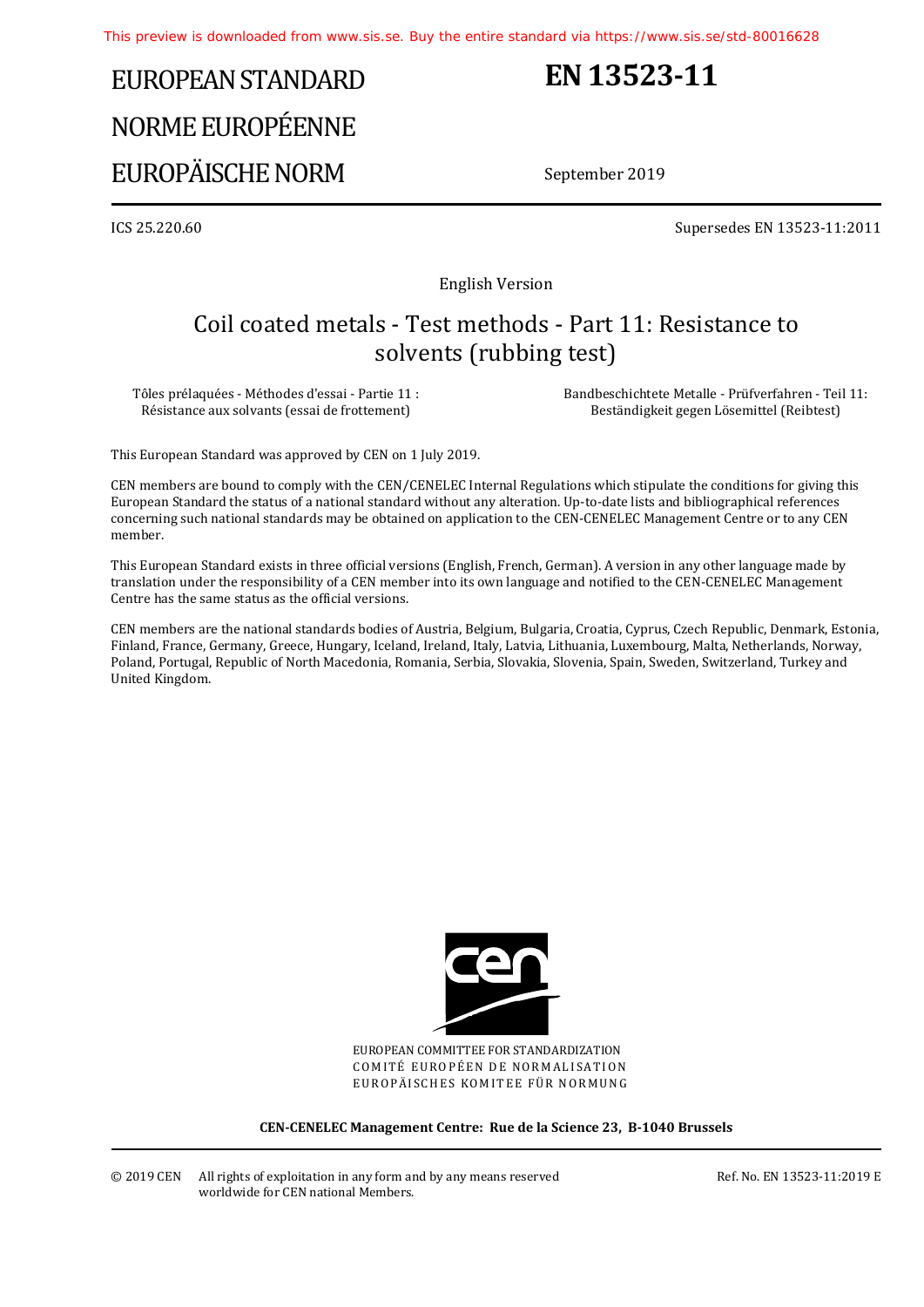This preview is downloaded from www.sis.se. Buy the entire standard via https://www.sis.se/std-80016628

### SS-EN 13523-11:2019 (E)

### **Contents**

| $\mathbf{1}$            |  |  |
|-------------------------|--|--|
| $\overline{2}$          |  |  |
| 3                       |  |  |
| $\overline{\mathbf{4}}$ |  |  |
| 5                       |  |  |
| 6                       |  |  |
| $\overline{7}$          |  |  |
| 8                       |  |  |
| 9                       |  |  |
| 10                      |  |  |
| 11                      |  |  |
| 12                      |  |  |
| 13                      |  |  |
|                         |  |  |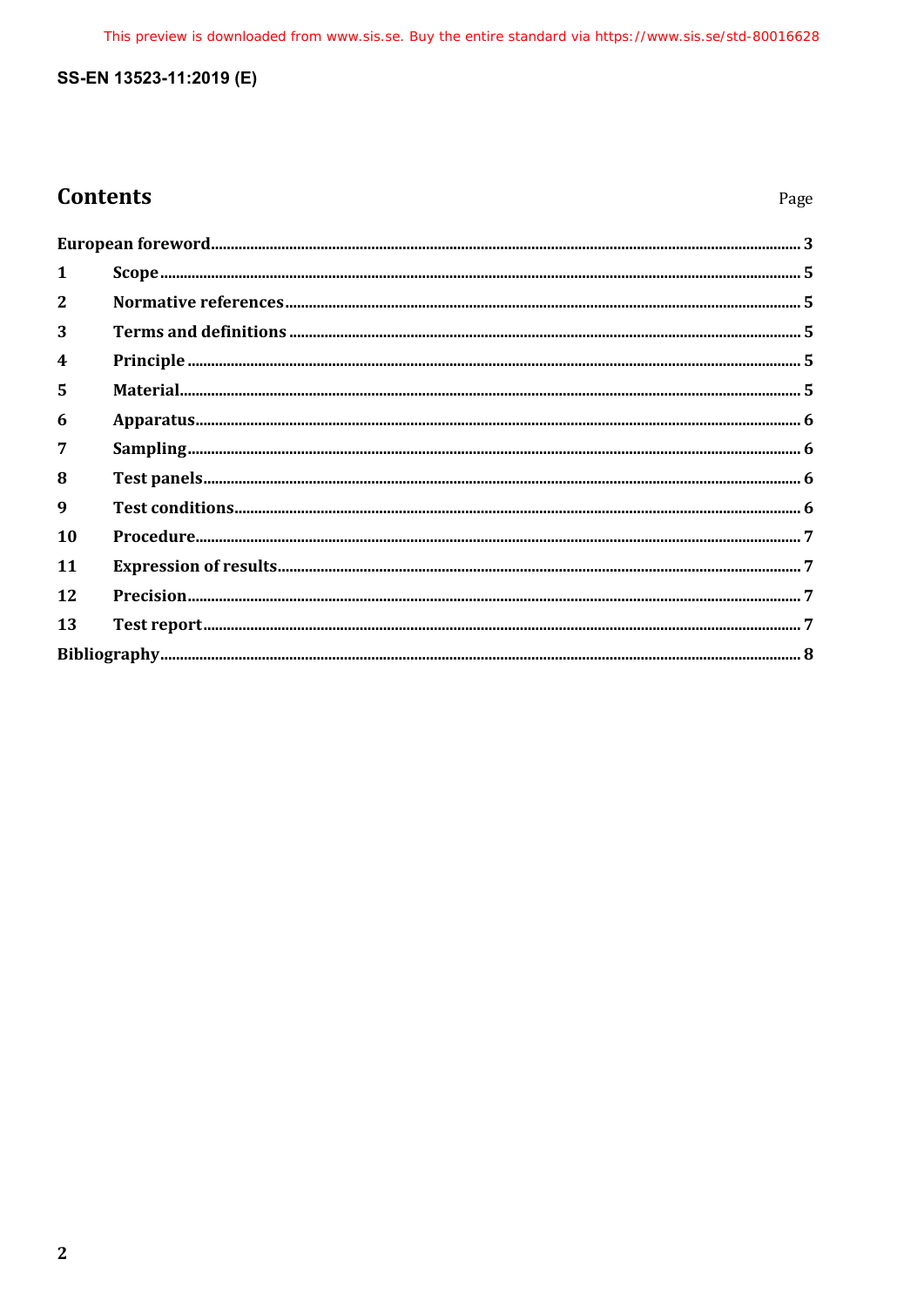#### **SS-EN 13523-11:2019 (E)**

### <span id="page-6-0"></span>**European foreword**

This document (EN 13523-11:2019) has been prepared by Technical Committee CEN/TC 139 "Paints and varnishes", the secretariat of which is held by DIN.

This European Standard shall be given the status of a national standard, either by publication of an identical text or by endorsement, at the latest by March 2020, and conflicting national standards shall be withdrawn at the latest by March 2020.

Attention is drawn to the possibility that some of the elements of this document may be the subject of patent rights. CEN shall not be held responsible for identifying any or all such patent rights.

This document supersedes EN 13523-11:2011.

The main changes compared to EN 13523-11:2011 are:

- a) the absorbent material is described in more detail: e.g. synthetic material shall not be used;
- b) other solvents such as acetone and methyl isobutyl ketone are also allowed;
- c) the description of the test panel is given in more details;
- d) it is stated that the solvent used shall be also at room temperature before use;
- e) it is amended that visual inspection of the rubbed area shall be carried out during the test and immediately after the rubbing operation;
- f) "strokes" are changed to "rubs";
- g) a figure of the test apparatus is added;
- h) items c), f) and i) have been added to the test report (Clause 13);
- i) the text has bee editorially revised and the normative references have been updated.
- The EN 13523 series, *Coil coated metals Test methods*, consists of the following parts:
- *Part 0: General introduction*
- *Part 1: Film thickness*
- *Part 2: Gloss*
- *Part 3: Colour difference Instrumental comparison*
- *Part 4: Pencil hardness*
- *Part 5: Resistance to rapid deformation (impact test)*
- *Part 6: Adhesion after indentation (cupping test)*
- *Part 7: Resistance to cracking on bending (T-bend test)*